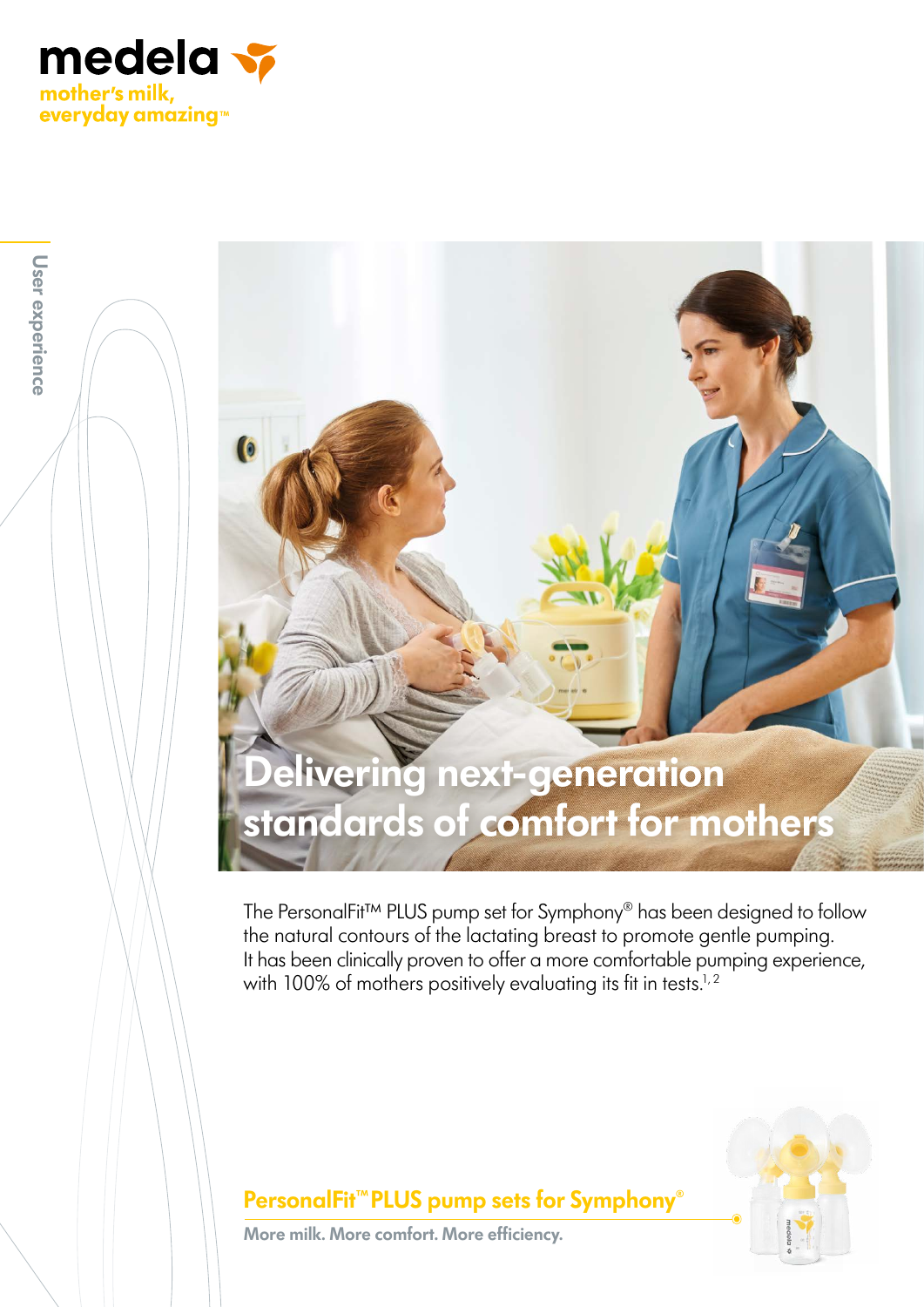## **Tested with mothers in clinical trials**



### **A more natural look**

The redesigned oval shape of the PersonalFit™ PLUS breast shield helps put mothers at ease, as Dr Danielle Prime, Medela Medical Research Associate, explains: "Mothers have an emotional reaction to the new pump set. They say it looks more comfortable before they have even pumped with it, and then find their experience matches that expectation."



#### **A more natural fit**

Using Medela's unique database of 3D scans of lactating breasts, researchers identified a 105° breast shield flange angle as the optimal anatomical match. This was verified when the new PersonalFit™ PLUS pump set was tested with mothers:

- 100% said it fitted well to the breast<sup>2</sup>
- 95.5% said it centred well<sup>2</sup>

And because the new oval breast shield can be rotated 360°, the user can easily change its position to what feels most comfortable for that pumping session.



### **A more natural feel**

Medela aims to make milk expression feel as close to the infant's natural breastfeeding behaviours as possible. The first clinical trials of PersonalFit™ PLUS revealed that pump-dependent mothers found it gentler and easier to use than the standard pump set.<sup>2</sup>

- 83% said expression felt more natural<sup>2</sup>
- 95.5% experienced minimal skin rubbing2
- 100% reported no or minimal skin pressure marks<sup>2</sup>

They also said that PersonalFit™ PLUS gave a much better experience of 'nipple suction' and 'nipple movement', reporting a reduction in pulling sensations.<sup>2</sup>

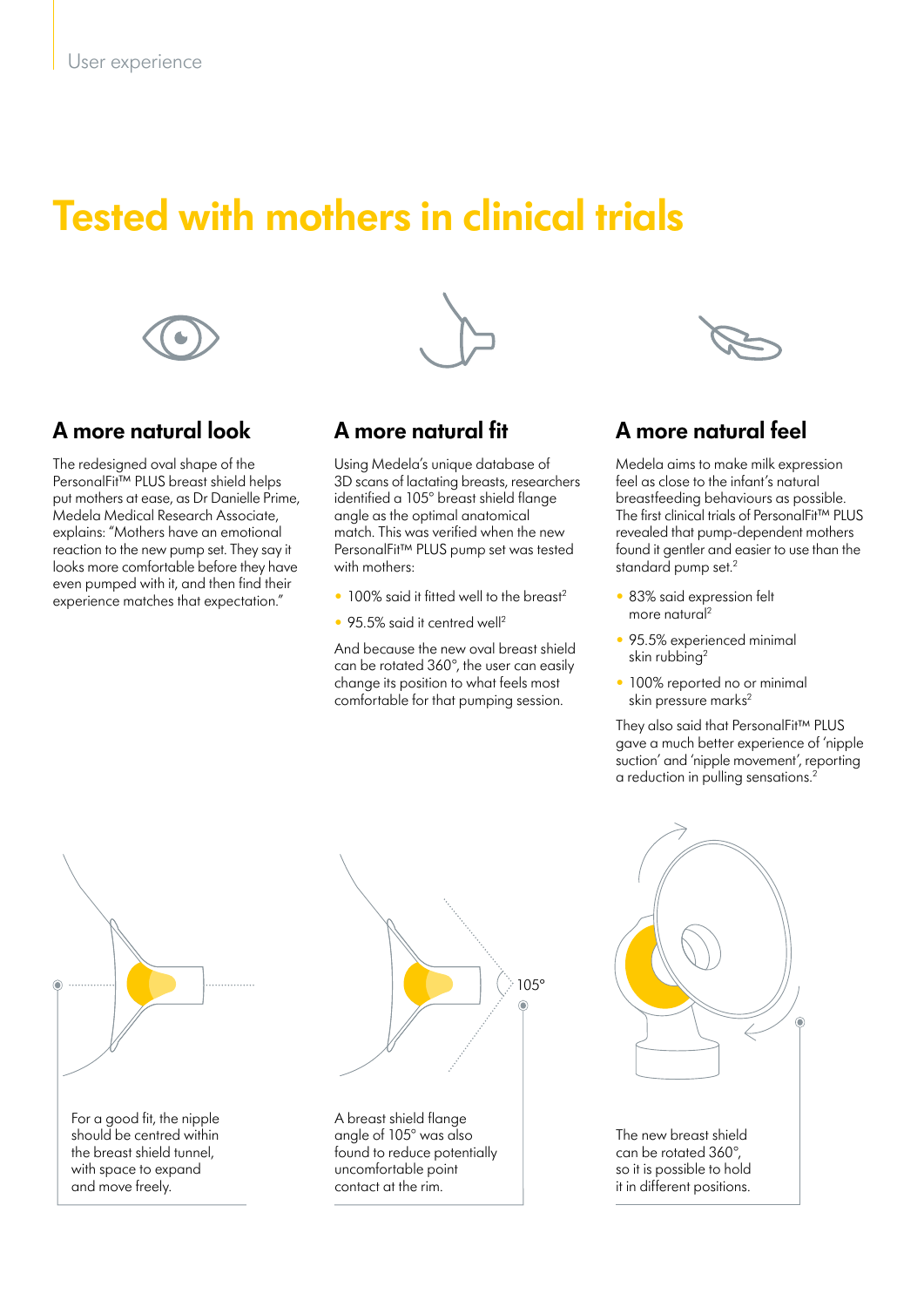**100% said it fitted**  the breast well<sup>2</sup>

**83% said expression**  felt more natural<sup>2</sup>

**100%**

**reported no or minimal**  skin pressure marks<sup>2</sup>

Carried Carried  $\frac{1}{2} \frac{1}{\lambda}$ 

medela #